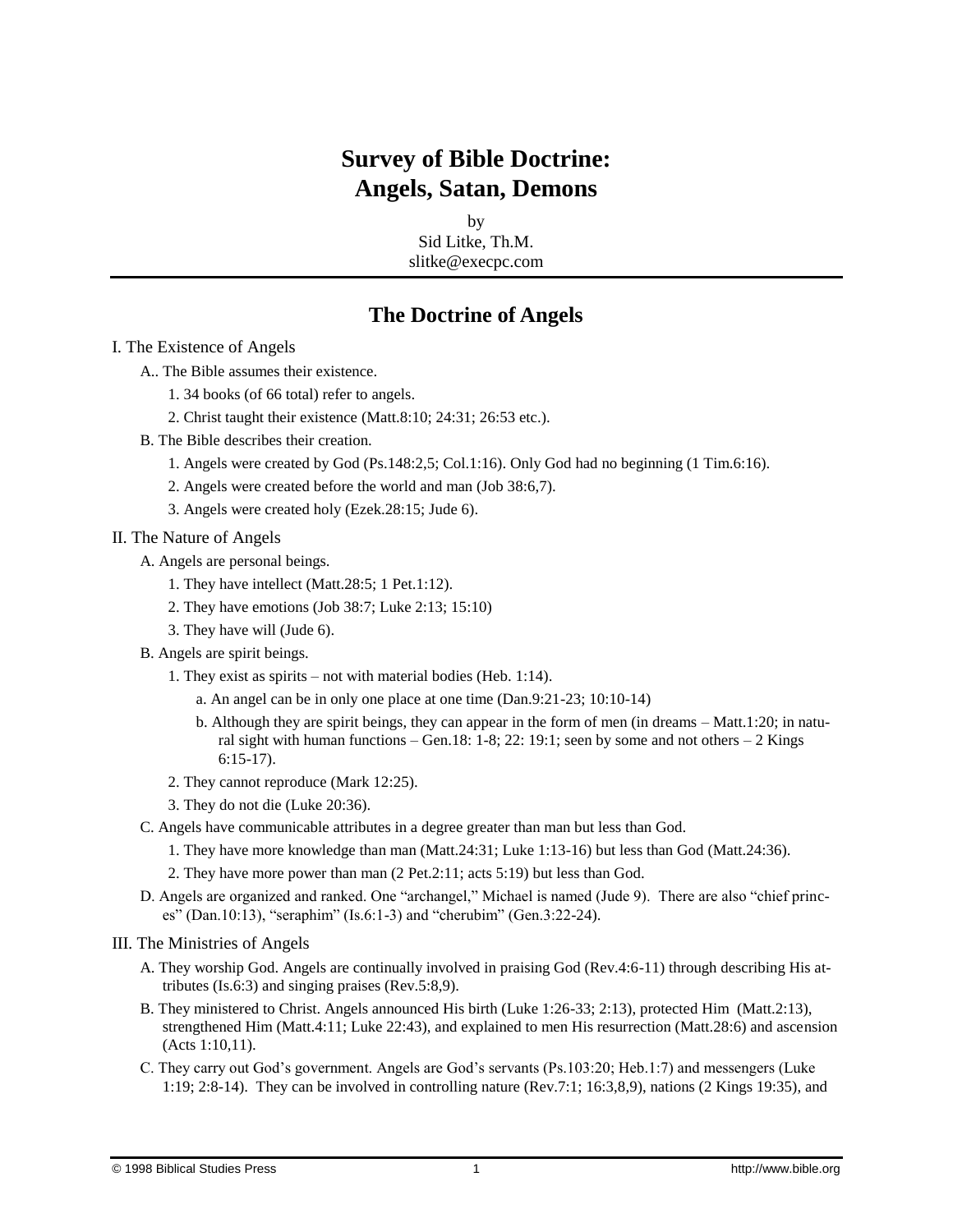Satan and demons (Dan.10:13,21; 12:1). They will perform future judgment for God (Matt.13:3a; Rev.15:1; 16:1-21).

- D. They protect God's people. Angels are sent to serve believers (Heb.1:14). They protect the godly (Ps.34:7; Dan.6:20,23), oppose our enemies (Ps.35:4,5) and are specifically assigned as guardians of individuals (Matt.18:10). They are God's agents in answering prayer (Acts 12:7) even bringing physical provisions (Gen.21:17-20; 1 Kings 19:5-7).
- E. They assist believers at death (Luke 16:22; Jude 9).

### **The Doctrine of Satan**

I. The Existence of Satan

- A. Seven Old Testament books and every New Testament writer refer to Satan.
- B. Jesus referred to Satan (Matt.13:39; Luke 10:18; 11:18).
- II. The Personality and Names of Satan
	- A. Personality He has intellect (2 Cor.11:3), emotions (Rev.12:17) and will (2 Tim.2:26.
	- B. Names He is called Satan, the Devil (slanderer), Lucifer (son of the morning), Beelzebub (Lord of the flies – Matt.12:24), and Belial (lawless – 2 Cor.6:15), the evil one (1 John 5:19), the tempter (1 Thess.3:5), the prince of this world (John 12:31), the god of this age (2 Cor.4:4), the prince of the power of the air (Eph.2:2), the accuser of the brethren (Rev.12:10), and angel of light (false light  $-2$  Cor.11:14), a serpent (Rev.12:9), and a dragon (Rev.12:3).

III. The Nature of Satan

- A. He is a created angelic being. He was created as part of the angelic realm (Eph.6:11,12; Ezek.24:18) and was the highest in rank of them all (Ezek.28:12-14).
- B. He is an enemy of righteousness. He is a murderer (John 8:44), a liar (John 8:44), and accuser (Rev.12:10) and our adversary (1 Pet.5:8).
- C. He is a limited creature. He is limited by God (Job.1:12). He is not God's equal (1 John 4:4). He is not omniscient, omnipotent or infinite in any way. Believers with God's help can resist him (James 4:7).

### IV. The Fall of Satan

Key Passages – Ezekiel 28; Isaiah 14

- A. Ezekiel 28:11-19 is a prophetic lamentation over the "King of Tyre" who is described in language that fits Satan's fall and not a mere human king. Satan is distinguished form the human ruler of Tyre in 28:2 ("prince/ruler") and called a "king" in 28:12 (Not even Israel's rulers were called "King"). Though Tyre had a human "ruler", Satan was the real "King" behind that wicked kingdom.
- B. His attributes Moral perfection  $(v.12)$  Sinless at his creation until his fall  $(v.15)$
- C. His appearance Perfect in beauty (v.12b,13)
	- 1. His privileges Free access to the garden of Eden  $(v.12)$  and to God's holy mountain (= God's presence  $- v.14$
	- 2. His rank "Cherub" (vs.14,16)
	- 3. His judgment
		- a. Cast out of the mountain of God (v.16, cf. Rev12:4)
		- b. Cast to the ground (v.17)
		- c. Consumed by fire (v.18, cf. Rev.20:10)
- D. Isaiah 14:12-15 also seems to describe Satan's fall. Satan is manifest here by the king of Babylon. As in Ezekiel 28, Satan is pictured here as the real "king" behind the wicked human kingdom of Babylon.
	- 1. The imagery of a "star" and "falling from heaven" (v.12) suggests a supernatural fulfillment. "Stars" (v.12,13) are symbolic of the angelic realm elsewhere (Job 38:6,7; Rev.12:4).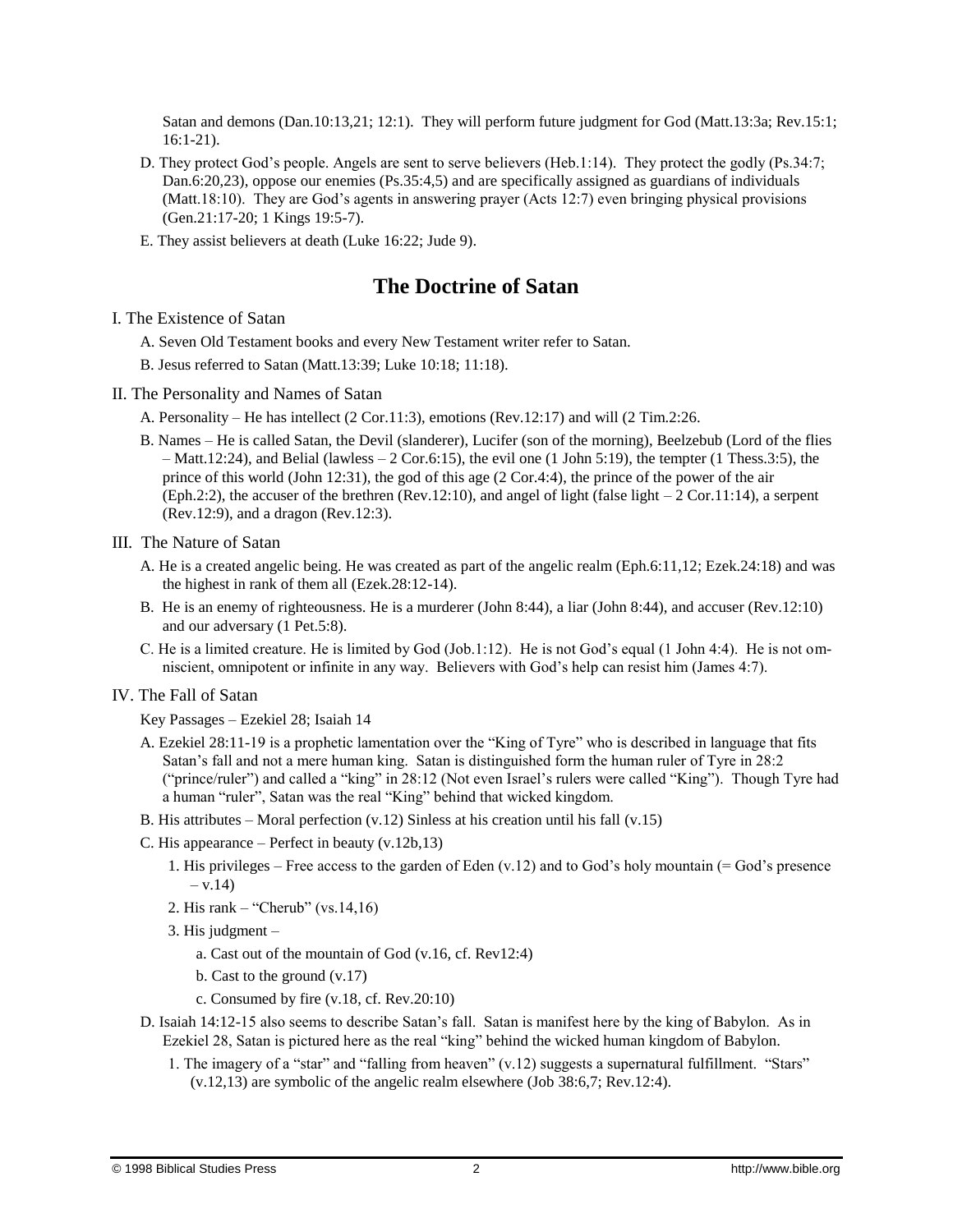2. The five "I will's" of vss. 13 & 14 are literally true of Satan and only metaphorically true of Babylon's king. This ultimate form of pride ("I will be like the Most High"  $-v.14$ ) fits the New Testament description of Satan's fall 1 Tim.3:6.

#### V. The Activity of Satan

Satan is seeking to oppose God's plan by promoting evil in every way possible.

A. Indirect Activity – He works indirectly through the world (in which he has great freedom and power – John 12:31; 1 John 5:19) and the flesh (Gal.5:19-21). The world, the flesh and the devil are not three separate enemies of the Christian. Rather Satan works through the evil world system (1 John 2:13-15) to exploit the fleshly nature that still wars within us (Rom.7:18; Gal.5:19-21).



### **Diagram: Norm Geisler**

- B. Direct Activity He works directly by deception, temptation, attack and possession.
	- 1. In Christ's ministry
		- a. He tempted Christ (Matt.4:1-11).
		- b. He attempted to thwart Christ's work (John 8:44; Matt.16:23; Luke 22:31).
		- c. He possessed Judas to accomplish the betrayal (John 13:27).
	- 2. In unbelievers
		- a. He blinds their minds to hinder their understanding of the gospel (2 Cor.4:4).
		- b. When the gospel is heard or understood, he tries to hinder its effect (Luke 8:12).
		- c. He uses persecution (Rev.2:10) and false religions (Rev.2:13) to hinder the effect of the gospel.
	- 3. In believers
		- a. He tempts believers (to pride 1 Chron.21:1-8; to materialism John 2:15; James 5:1-7; to immorality  $-1$  Cor.7:5; to lie – Acts 5:3; to discouragement – 1 Pet.5:6-10; to be unforgiving  $-2$ Cor.2:10,11 etc.).
		- b. He hinders the ministries of believers (1 Thess.2:18; Rev.2:10).
		- c. He promotes false teaching among believers (1 John 4:1-4).
		- d. He promotes anger, bitterness and division (Eph.4:26,27; 2 Cor.2:5-11). Note: See the supplement "Satanic Activity and Spiritual Warfare" for more information on how Satan and his demons work and how we must respond.

## **The Doctrine of Demons**

I. The Existence and Nature of Demons